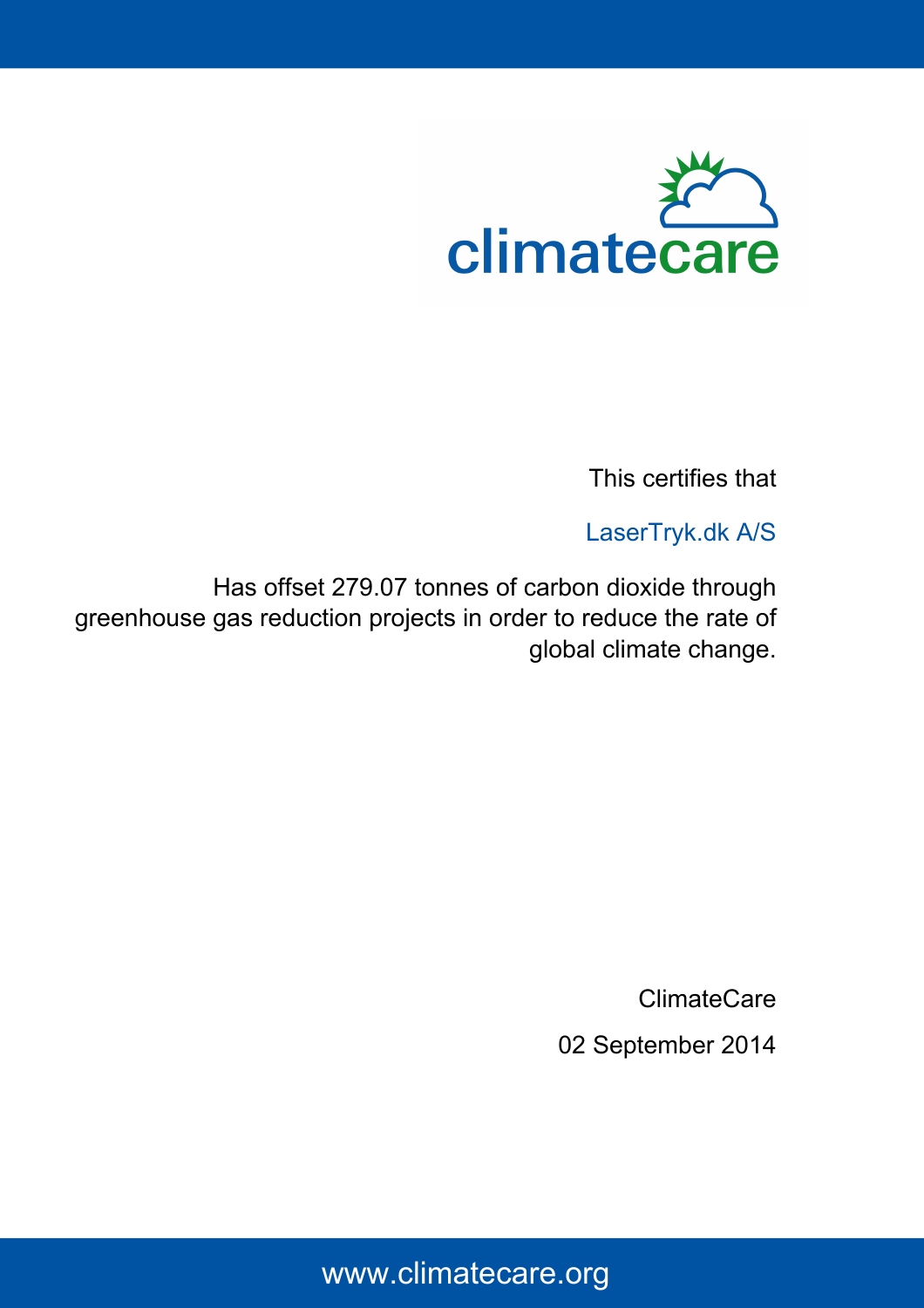2/9/2014

### Carbon profile summary: Below is a summary of the activities that you have offset.

Invoice/purchase number: 13903

| <b>Tonnes CO2</b><br><b>Type</b> |  |
|----------------------------------|--|
|----------------------------------|--|

Quick 279.07

| <b>Offset Cost:</b> | £2093.00 |
|---------------------|----------|
| VAT at 0%:          | £0.00    |
|                     |          |

Total Cost: £2093.00

ClimateCare ClimateCare, 112 Magdalen Road, Oxford, OX4 1RQ, United Kingdom Registered VAT no:

www.climatecare.org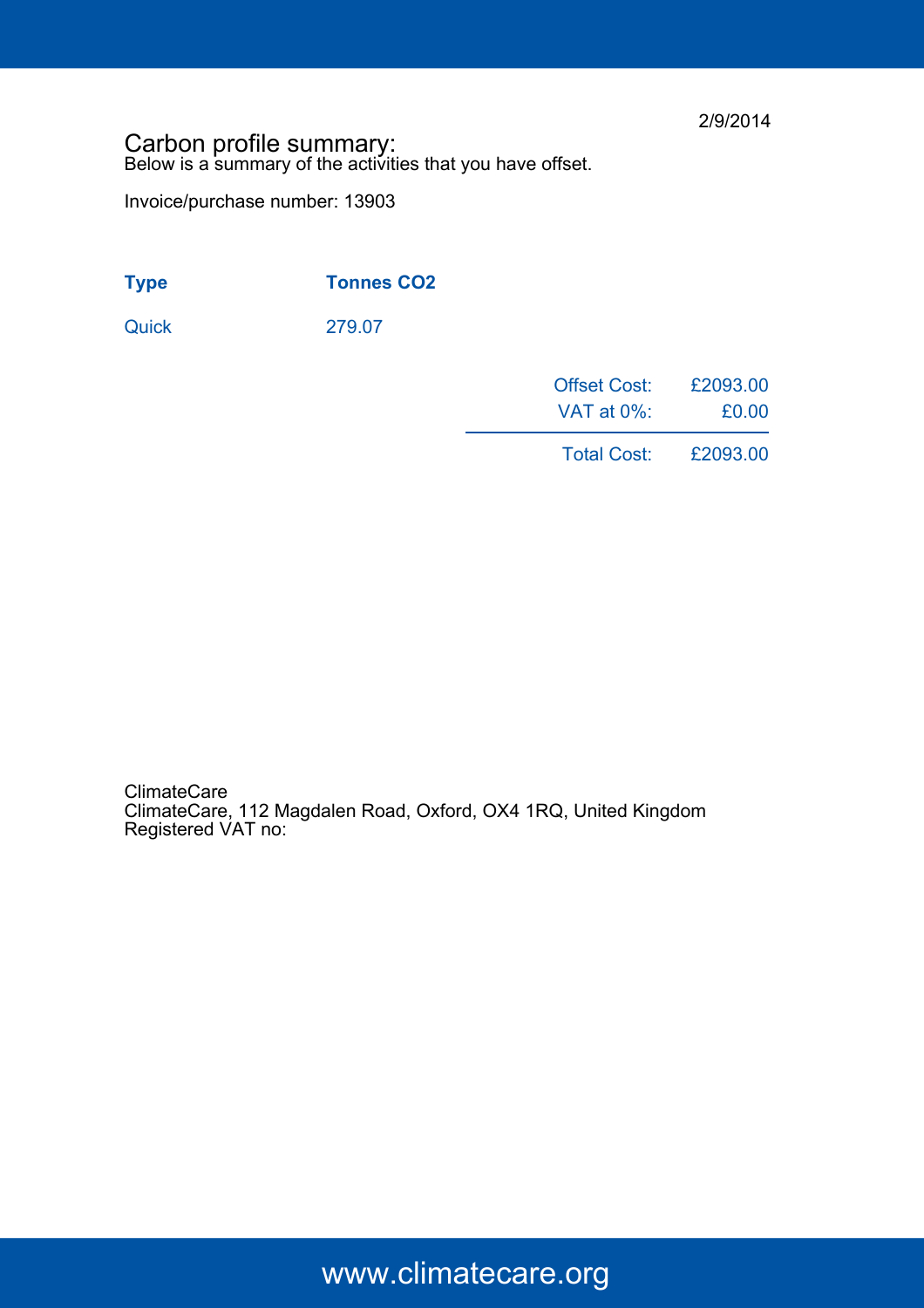### ClimateCare Projects:

Here are some examples of the types of project that your money will support through ClimateCare.

#### **Mulan Wind Farm Uganda Stoves**

Emission reductions are made on the Mulan Wind Farm by reducing the amount of electricity that would have been generated by conventional fossil fuels such as coal or gas. The project creates local employment, stimulating the wind power industry in China and reducing the pollutants such as SO2 produced by coal-fired power plants.

The Uganda Stoves Project supplies efficient wood burning stoves to families in Uganda. Families using less fuel wood benefit from increased income and improved health through reduced kitchen smoke. In addition to emissions savings from a reduction in fuel wood, there is reduced deforestation in areas affected by the Kampala market in Uganda.

## Reduce ReUse Cycle:

Visit our low carbon living pages for emission reduction hints & tips

#### **Energy**

- Switch of all lights and appliances at night lighting a typical office overnight wastes enough energy to heat water for 1000 cups of tea;introduce occupancy sensors, daylight sensors, and local light switches
- switch to green energy suppliers

#### **Flying & travel**

- Where possible use video conferencing or telephone. Plan ahead and combine trips
- Share lifts to work if the distance is not within walking or cycling reach
- Use public transport, it can often provide extra valuable working time.

#### **Heating**

- Ensure heating is on at the right level and not too hot so people will have to open windows
- Make sure heating does not come on unneccessarily in an empty building.
- Ensure oofice is well insulated and drafts are well blocked.
- Keep the thermostat away from draughts or hot and cold spots. These will all affect the thermostat and automatically increase your heating costs

#### **Employee schemes**

Demonstrate leadership with ecological schemes.

- Set up an environmental champion group to promote energy efficiency in the office.
- Tax breaks are available to employees taking bike loans.

# www.climatecare.org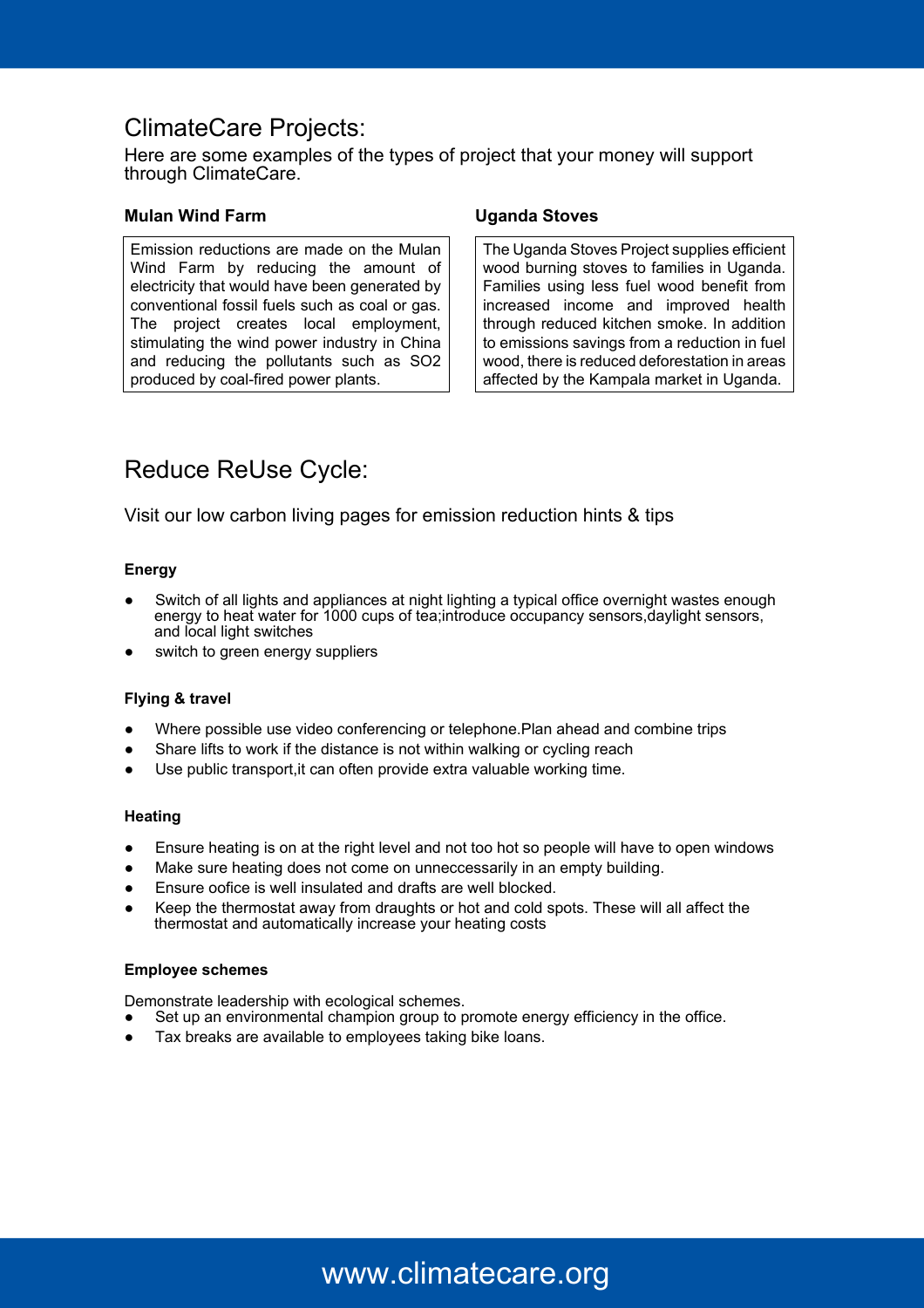

### **Maximising the benefits of your partnership with ClimateCare through Communications**

Thank you for partnering with ClimateCare to offset your carbon emissions. This pack will help you communicate your activity to customers, employees and other stakeholders.

#### **Contents**

- 1) Why communication is important
- 2) Some Quick Win communication ideas:
	- Announcing the partnership
	- Linking to ClimateCare through existing communication channels
	- Website
	- **Newsletter**
	- Annual Report
	- Engaging your colleagues
- 3) ClimateCare logos and how to use them
- 4) Writing guide

#### **Approvals**

**Please also send ALL communications mentioning ClimateCare in name or by association, or using our logo to [business@climatecare.org](mailto:business@climatecare.org) for approval. Please allow a minimum of five working days, although we will do our utmost to turn items around more quickly.**

#### **1. Why is communicating your activity important?**

Evidence from surveys such as **[Edelman](http://fightpoverty.visibli.com/a87fba24826ec081/?web=b563ed&dst=http%3A//www.scribd.com/doc/90411623/Executive-Summary-2012-Edelman-goodpurpose%25C2%25AE-Study)** shows that consumers, stakeholders and Governments expect business to take responsibility for negative impacts they create. Increasingly they are also expected to play a substantial role tackling social issues within the markets in which they operate.

Working with ClimateCare is one way to take responsibility for your environmental and social impacts. Our integrated approach means that you are supporting projects that both improve people's lives and protect the environment. By offsetting your emissions with our mixed portfolio of projects you are helping to:

- Cut carbon emissions
- Provide safe water
- Improve health
- Increase education
- Empower women and children
- Stimulate local economies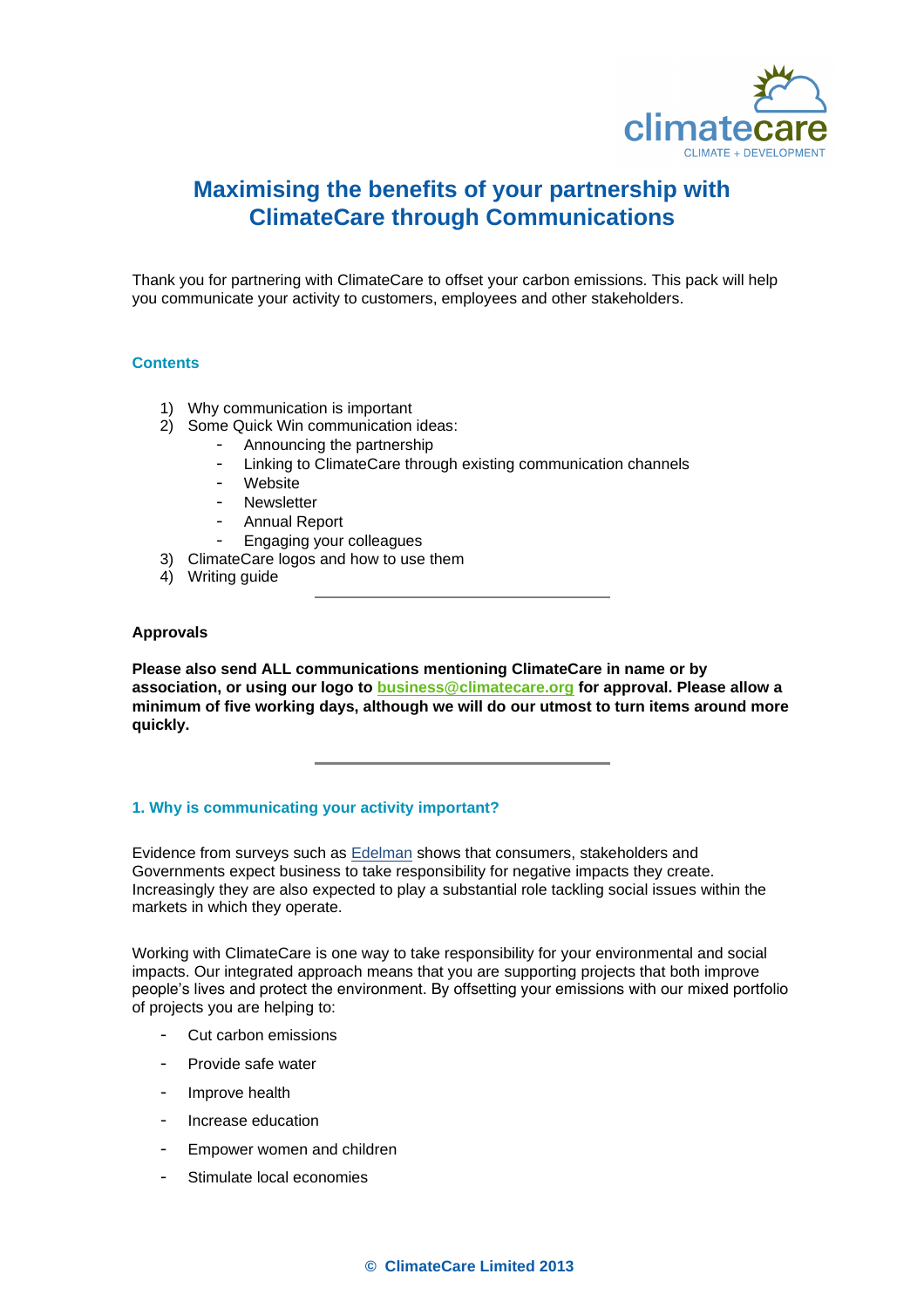

- Create jobs
- Protect habitats and wildlife

You know your audiences better than we do. Some will be concerned about climate change, others about issues such as poverty or education. In our experience, communicating an integrated message, encompassing the benefits to people and the environment, will engage the majority. However, getting the detail right can be complicated. This guidance includes template materials that we hope make communicating this easier.

Measuring the value of communications activity can also be a way to demonstrate return on your investment. Common measures to consider include:

- Opportunities to see
- Advertising value equivalent
- Stakeholder research against benchmarks
- Employee feedback
- Positive influencer endorsement

We can help you put together an integrated communications plan to achieve measurable objectives. If you are interested in receiving a costed proposal, please let us know.

#### **2. Quick win communication ideas**

These ideas are quick, cost effective and proven ways of promoting your partnership:

#### **1. Announcing the partnership**

a. Use the template press release provided below

| [Your logo] | [ClimateCare logo] |
|-------------|--------------------|
|             |                    |

Press Release

[Date]

### **[company name] select ClimateCare to offset their carbon emissions with projects that improve lives and fight climate change**

As part of [company name] approach to taking responsibility for their impact on the environment they have partnered with Climate and Development experts ClimateCare to offset the carbon emissions associated with [add details here].

Emissions will be offset with projects including the multiple award-winning Carbon for Water Project, which delivers safe water to more than 4.5 million people in Kenya, generating significant carbon reductions, while dramatically enhancing the health and economic circumstances of local communities.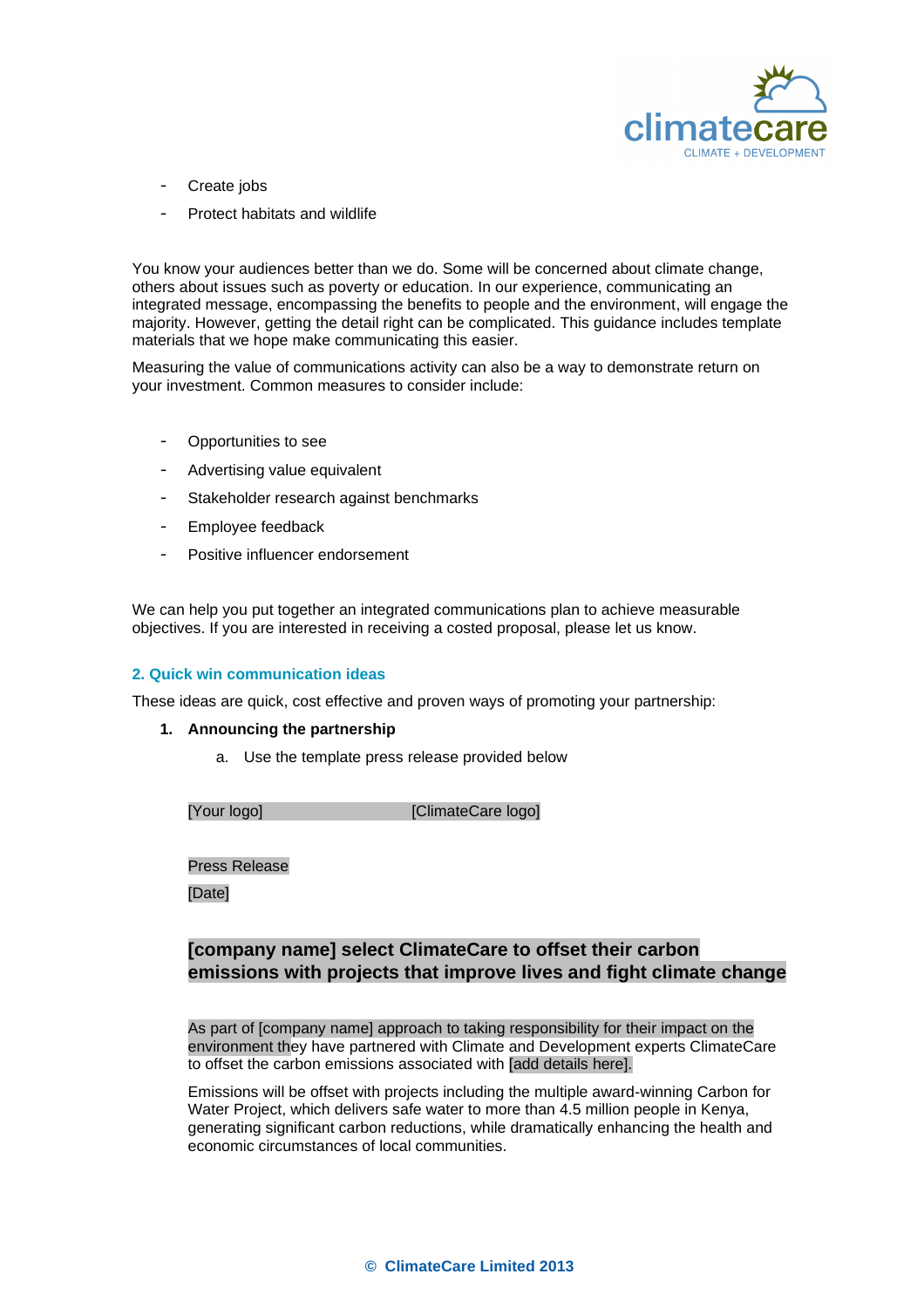

Other projects include the provision of clean cookstoves in Ghana, which significantly improve health while cutting emissions and reducing deforestation.

"We are delighted to work with ClimateCare who are experts in this field, with fifteen years' experience running some of the most innovative and largest carbon offset programmes in the world. Working with them has helped us understand how we can integrate action to tackle climate change and improve people's lives." [add spokesperson name and title]

ClimateCare Director Edward Hanrahan explains "We are working with a range of organisations, from international corporates, governments and NGOs to deliver innovative projects at an unprecedented scale. Our Climate and Development model helps organisations take a smart approach to addressing their environmental impacts by offsetting their carbon emissions and supporting sustainable development".

#### **Notes to editors**

**[Company name** - add a short description about your organisation. You might want to use this space to set out your organisation vision, values and how CSR activity helps you deliver on this, as well as setting out your purpose and giving links to further information]

**ClimateCare** is an independent 'profit for purpose' organisation committed to tackling climate change, poverty and development issues. Our unique climate and development model funds ground-breaking projects spanning renewable energy, water purification and clean cookstove technology, cutting emissions and transforming millions of lives worldwide. We enable organisations to adopt a smart approach to addressing their environmental impacts by offsetting their carbon emissions and supporting sustainable development. Find out more at [www.climatecare.org](http://www.climatecare.org/)

#### **Contact**

**[Name, email, phone** of the person who will take enquiries from the press]

- b. Complete the blanks with your own information
- c. Provide to ClimateCare for approval (allow 1 week)
- d. Agree mailing lists with ClimateCare
- e. Upload the Press Release to your website and promote through social media (mention ClimateCare (Twitter - @climatecare - and we can link to / retweet your messages).
- **2. Linking to ClimateCare through your existing communications channels**
	- a. **Press release templates** add the following copy to the 'Notes to editors' at the end of all your press releases, so your activity is consistently communicated. You'll be amazed how many times journalists pick this information up, even when writing about something completely different. It's a great way to ensure your CSR activity is constantly aligned with your brand.

#### *Option 1 - integrated*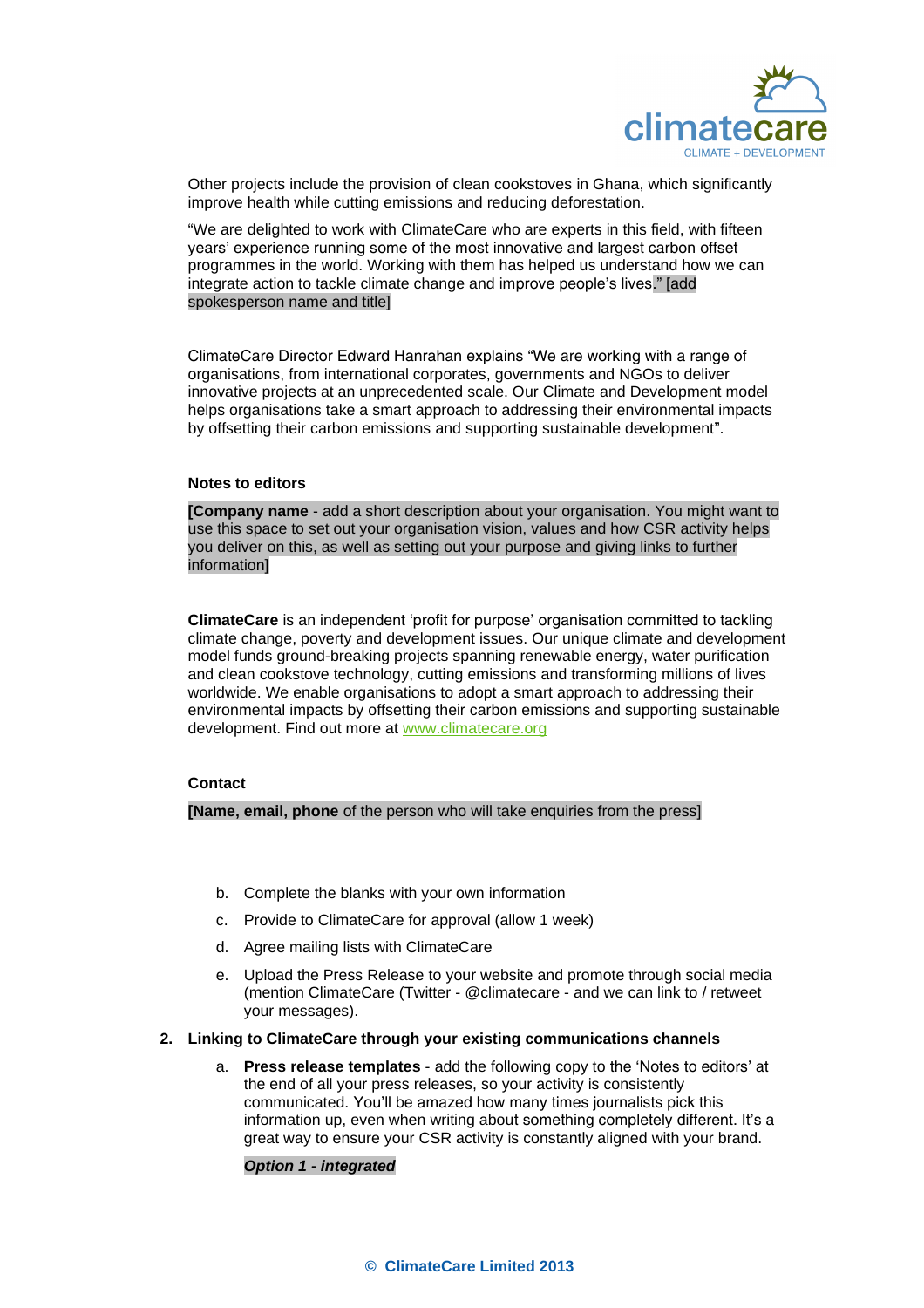

*[business name] work with Climate and Development experts [ClimateCare](http://www.climatecare.org/) to support projects that cut carbon emissions and improve the lives of people in some of the world's poorest communities. Find out more at [add link to your own web page information]*

#### *Option 2 - carbon focus*

*[business name] work with Climate and Development experts [ClimateCare](http://www.climatecare.org/) to offset carbon emissions from [add detail]. ClimateCare ensure the project selected not only cut carbon, but alleviate poverty and improve lives. Find out more at www.climatecare.org* 

#### **b. Website**

- i. You can also use the copy above on your website footer and other social media pages. Consider adding the ClimateCare logo too.
- ii. Use the template below to create a bespoke website page / section about your activity:

You'll need to decide how to introduce this activity. We recommend you integrate it with your other CSR messages and information about your carbon management programme, specifying your carbon footprint, reduction targets and any reductions you have achieved.

[Give detail of activity you are offsetting] generates CO2, contributing to climate change, one of the biggest global challenges we face. Working with Climate and Development experts [ClimateCare](http://www.climatecare.org/) we are supporting project that cut global carbon emissions and improve people's lives. Here are two examples:

#### **Providing Safe Water in Kenya**



The award winning [Carbon for Water](http://www.carbonforwater.com/) project provides safe drrinking water to 4.5 million people and cuts carbon emissions.

How? [Watch this short video to find out.](http://www.youtube.com/watch?v=DS-nwmZ9sT8)

[business name' work with Climate and Development Experts [ClimateCare](http://www.climatecare.org/) to support this project]

#### **Improving health in Ghana**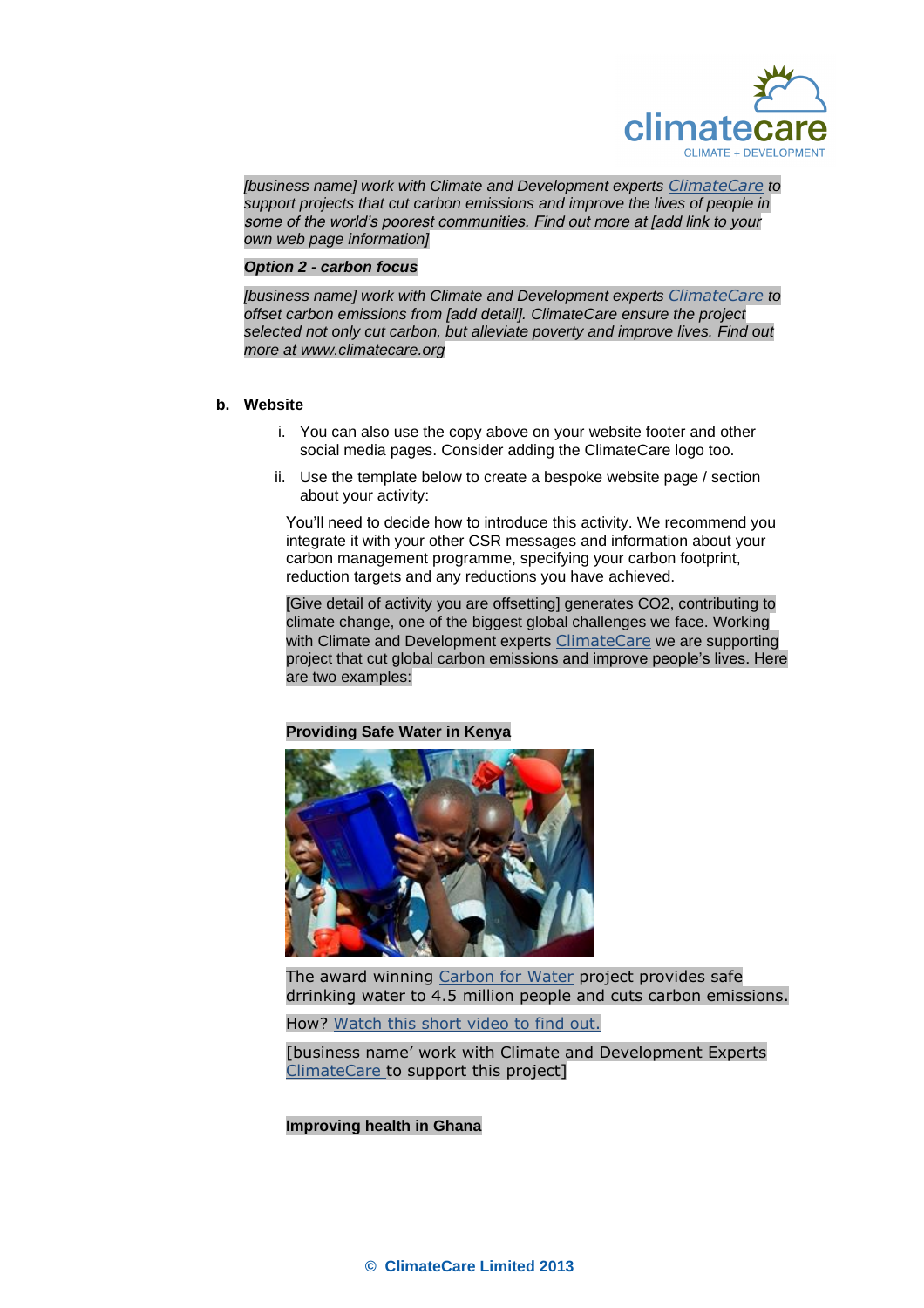



Indoor air pollution from cooking on open fires kills more people every year than Malaria.

This project provides clean cookstoves which significantly improve health while cutting emissions and reducing deforestation.

#### [business name' work with Climate and Development Experts [ClimateCare](http://www.climatecare.org/) to support this project]

#### **c. Newsletter**

i. Include a story announcing your activity to stakeholders. We suggest basing this on the press release.

#### **d. Annual Report**

i. Mandatory Carbon Reporting means that many businesses will be required to report carbon emissions from April 2013. Whether or not this is a requirement for your business, your Annual Report is a great opportunity to showcase how you are taking action on carbon emissions, as well as improving lives. **If possible please allow extra time for us to approve Annual Report statements - this is due to the quantity of requests we receive.** 

#### **e. Engaging your colleagues**

- i. **Key influencers -** Engage your internal environment / CSR teams / representatives on a one to one basis and explain what you are doing. This useful ['Offset Positive'](http://www.forumforthefuture.org/greenfutures/shop/special-edition/offset-positive) document we produced with Forum for the Future might help. Ask for their support and ideas to promote activity.
- ii. **Internal newsletter** Add a story announcing your activity in the internal newsletter
- iii. **Intranet** Add a bespoke section on your intranet, linking the activity to your organisation's values and objectives. If possible, include senior director endorsements for the activity. Signpost your colleagues to your bespoke website area if this has been created, alternatively, use the web page template in section b, to create an information area on your intranet.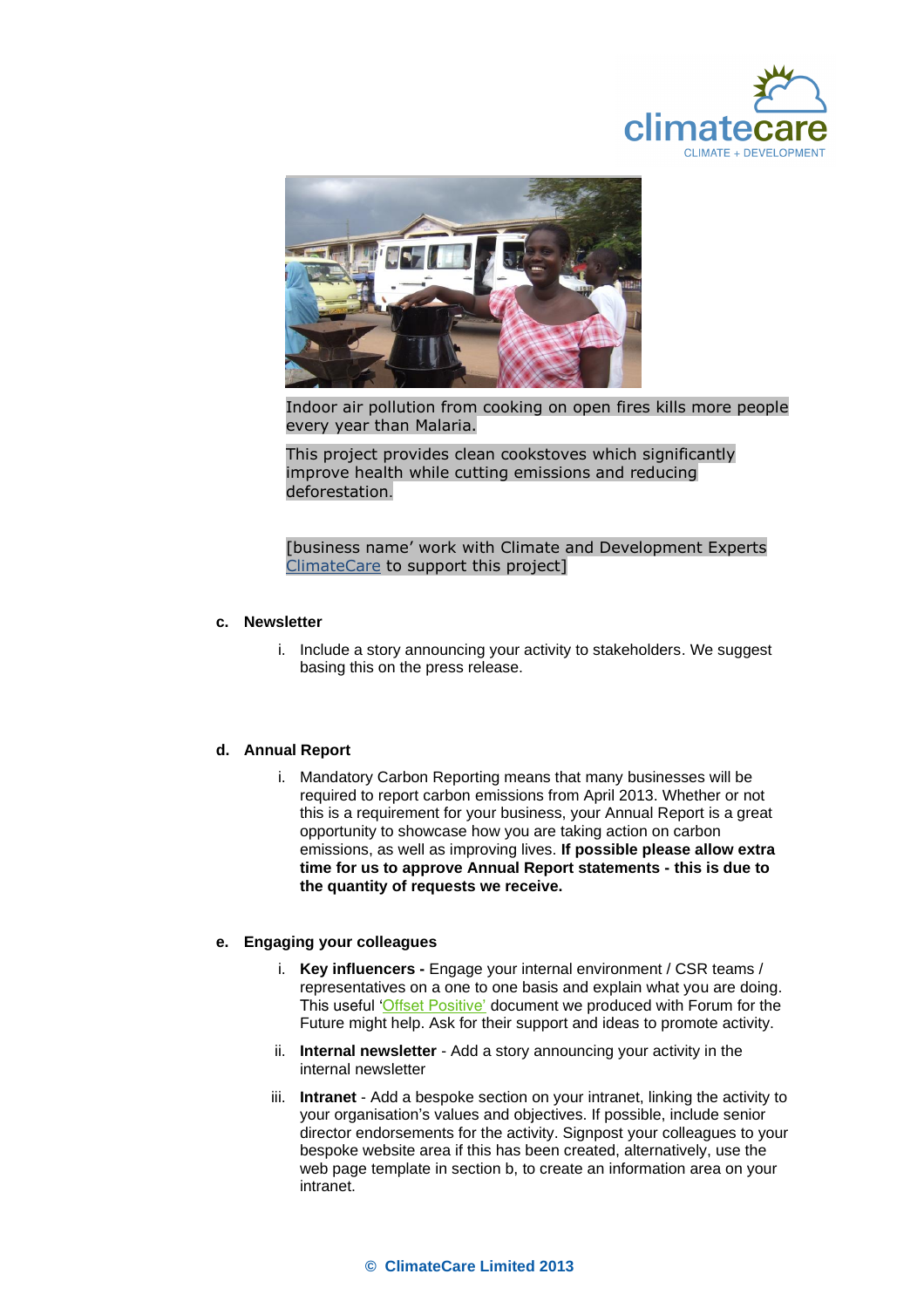

- iv. **Internal event** Hold a lunch event and show an appropriate project film from the ClimateCare YouTube site
- v. **Posters and Certificates** display a copy of your offset certificate at your reception desk. Reinforce positive messages about what you are doing using the poster template provided below

#### [ADD

- DESIGNED A4 Poster here
- Designed Certificate template here]
	- f. **Further activity**  you might want to use your activity to encourage your colleagues, customers or supply chain to take action too. There can be real value in sharing your knowledge and demonstrating your achievements. If you would like help to maximize this, we are well positioned to help you develop and deliver integrated communications, please contact [business@climatecare.org](mailto:business@climatecare.org) to discuss your requirements and budgets.

#### 3. **ClimateCare logos and how to use them**

ClimateCare is considered a thought leader and one of the most experienced and innovative organisations in the Climate and Development sector. We have extensive international networks with Governments, NGOs, corporate business, media and key influencers. Aligning with the ClimateCare brand can therefore add value to your activity and help give credibility to your activity.

You are able to use the ClimateCare name and logo in your communications for 1 year after you have offset with us. We encourage you to take advantage of this opportunity by using the ClimateCare name and logo in your communications and adding links to our website throughout your communications.

In order to protect the integrity of our brand, we ask that you follow the logo guidelines below and the writing guide at the end of the document. In addition, you must let us know when and where you will use our name, so that we can check any statements are factual and correct before publishing.

#### **ClimateCare logo**

The ClimateCare logo is inserted below in a JPG format. if you need another format please [contact us.](mailto:business@climatecare.org) Other versions include:

- White logos for use on a dark background
- Black logo for use in black and white printing
- Smaller logos for use online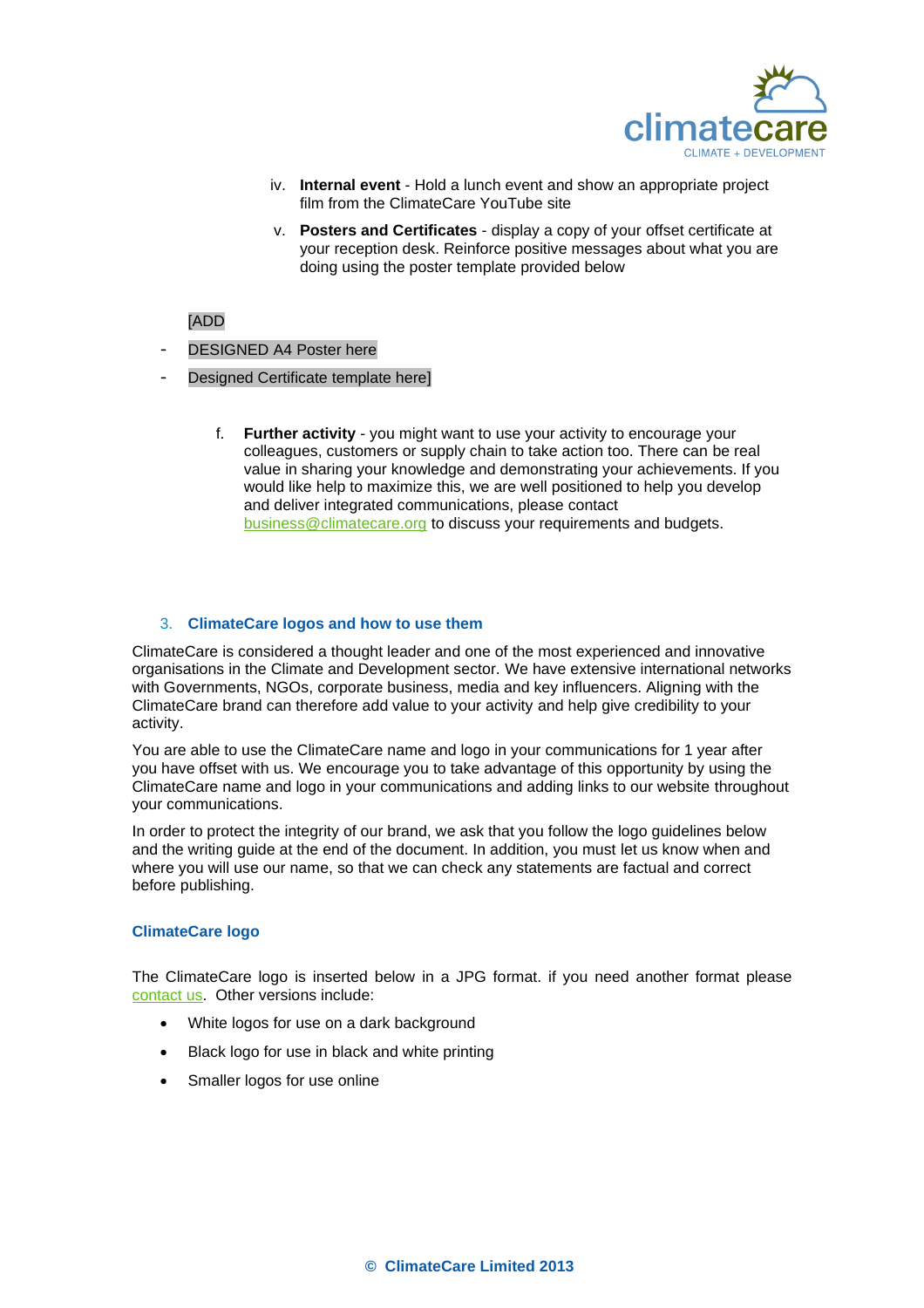



#### **Using the ClimateCare logo:**

- The logo should always be used on a **white background**. If this is not possible, we can provide a White or Black logo. Never place the logo on a patterned background.
- The logo should never appear smaller than 7mm x 19mm
- A space equal to the size of the last letter 'e' around the logo should always be left clear of all text, pictures and other logos.
- Do not rearrange the elements of the logo, or delete any part of it
- Do not rotate or alter the proportions of the logo
- Do not change the colours or font of the logo

#### **4. Writing guidelines**

These guidelines are designed to help protect the integrity of our brand for the benefit of all. They will also help you get quick approval of materials by avoiding common pitfalls. They apply to all communications that reference your work with ClimateCare, mentioning us by name or association.

#### 1. **'Carbon offsetting' or 'improving lives'**

One of ClimateCare's unique points is our ability to help you do more for your money by supporting integrated projects that both cut carbon and improve people's lives. We recommend communicating this integration, as we have done throughout the templates provided.

#### 2. **'Carbon Neutral'**

We suggest phrases such as 'we have offset the carbon emissions from our business travel' or 'we have reduced our global carbon emissions'.

If you want to claim carbon neutrality, you should ensure your carbon footprint has been calculated according to WRI/WBCSD Greenhouse Gas Protocol and/or ISO 14064-1 and we recommend following PAS 2060 specification to define a company, product or event Carbon Neutral.

Some companies are now describing their activity as **'Carbon Positive'** i.e. they offset more emissions than they produce. We would caution against use of this terminology, unless you are able to demonstrate how you are working with customers and your supply chain to help them take action.

#### **© ClimateCare Limited 2013**